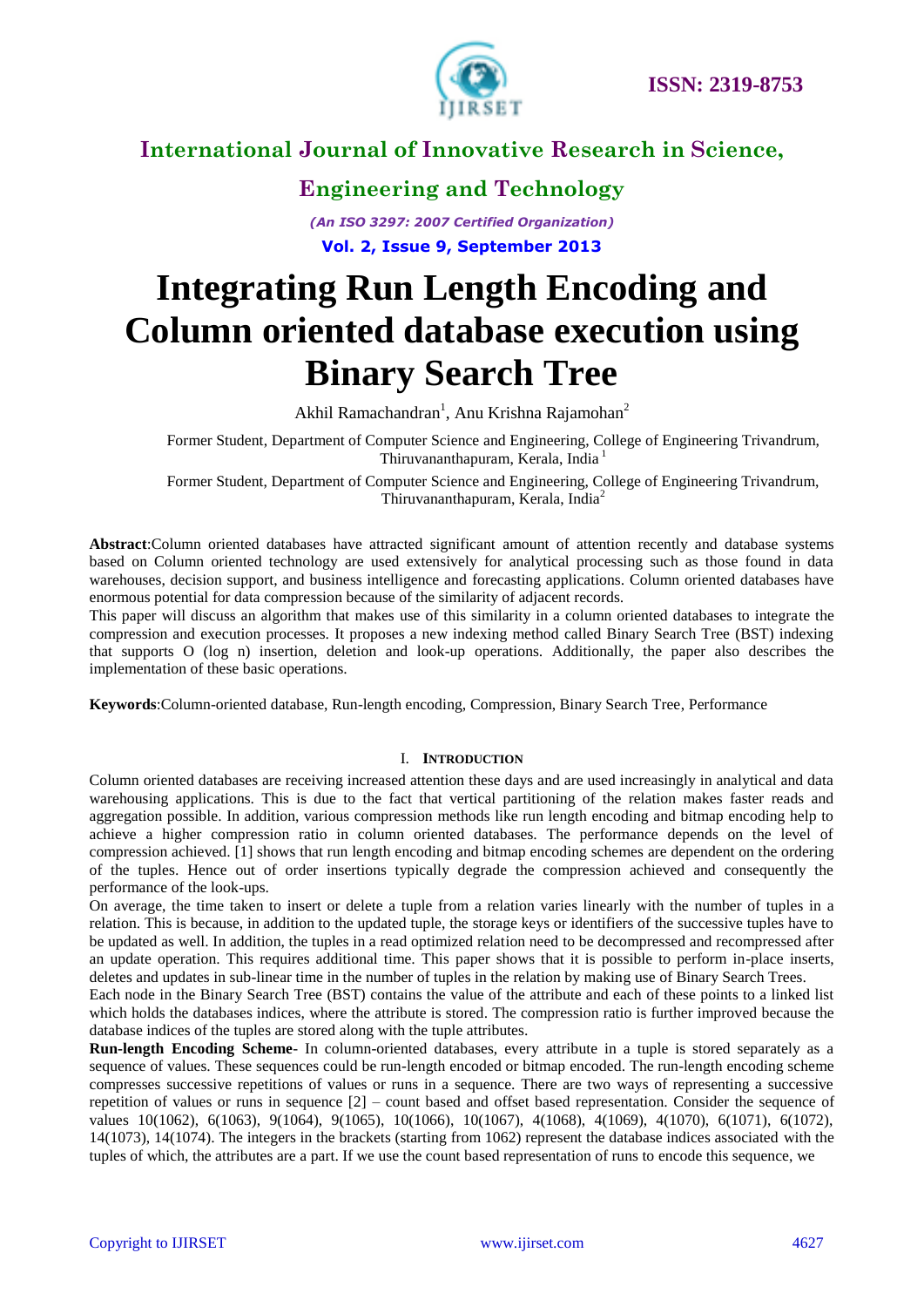

### **Engineering and Technology**

*(An ISO 3297: 2007 Certified Organization)*

#### **Vol. 2, Issue 9, September 2013**

would get  $(10,1)$ ,  $(6,1)$ ,  $(9,2)$ ,  $(10,2)$ ,  $(4,3)$ ,  $(6,2)$ ,  $(14,2)$  as the result. Instead if we use offset based representation, we would get (10,1), (6,2), (9,4), (10,6), (4,9), (6,11), (14,13).

The organization of this paper is described as below.

- 1. Section II lists down the related works that were referred in this journal.
- 2. Section III.A defines BST indices and explains how a BST index is created for the example sequence shown above.
- 3. Section III.B explains how the basic operation like look-up, insertion, deletion, and updating is carried out on a BST index.

#### II. **BACKGROUND AND RELATED WORKS**

#### *A. Database Compression*

Database compression is an effective way of saving space and reducing disk I/O. Many compression schemes have been devised based on character encoding or detection of repetitive strings.

Dictionary coding [2] is a compression technique that uses character encoding to compress the data. All the distinct values are written into the dictionary, and they are encoded as tokens that act as their indexes in the data dictionary. These tokens occupy less space than the data, and replace all their occurrences, which results in compression. For example, if an attribute that consumes 5 bytes of space has only 8 distinct values, they can be replaced by tokens, each of 3 bits in length. Decompression involves only searching the dictionary for the data using its token as an index, so it has a very high decompressing performance.

Run-length encoding (RLE) [3] is a simple form of data compression that converts the runs of data (the sequences in which same value occurs consecutively) into a (value, length) pair. The pair  $(v, n)$  denotes that the value 'v' has repeated consecutively for "n" number of times. For example, consider the sequence: a,a,a,a,b,b,b,a,a,b,b,b,b. This sequence can be compressed as:  $(a,4),(b,3),(a,2),(b,4)$  using RLE technique. The performance of this compression method depends on the length of the run. Longer the run, higher will be the compression ratio.

Besides the ones mentioned above, there are other compression approaches used in real systems such as null suppression, delta coding, bit packing [2][4], et al.

#### *B. Row-oriented storage, Column-oriented storage, Compression*

Traditional databases use row-oriented storage, in which an entire record is stored as a single entity. A relatively new approach is the column-oriented storage [5], where all the values of a column are stored together, instead of records. Both the approaches have their own benefits and limitations. For example, if a record has to be inserted or deleted from the table, the row-oriented database can achieve it within a single disk seek, while column-oriented database requires multiple disk seeks, as the columns of a record are stored separately. On the other hand, if an aggregate has to be computed, only the required column needs to be accessed, instead of the entire record. So, row-oriented database is suitable for transaction processing, whereas column-oriented database performs better in analytics.

Data compression plays a cardinal role in query processing, as it reduces disk I/O. The adjacent columns of a record may have different value domains. When these values are stored together as in row-oriented storage, value locality on the page becomes very poor. So, row-oriented storage has only a little potential for compression. On the contrary, as the column data is of uniform type, and same values can occur repeatedly, column-oriented data is more compressible than its counterpart. As a result, performance optimization of the column-store in transactional operations, and new encoding schemes for compression has become areas of active research.

A notable contribution in columnar compression and execution is given by [3]. It proposes an indexing scheme called *count indexes* that supports in-place insertions, deletions, updates and look ups on a run-length encoded sequence with n runs in time that is sub-linear in the number of tuples. This is achieved by maintaining the count index as a binary tree, where (value, length) pairs of the sequence form the leaf nodes, and the interior nodes store the sum of the 'length' of their children. Thus, the root node stores the total number of elements in the sequence.

In this paper, we present a new indexing scheme called Binary Search Tree (BST) indexing, which also makes use of run-length encoding (RLE) technique. Representing the sequence as a binary search tree makes it possible to carry out all the operations – insert, update and delete, in O(log n) time for n runs.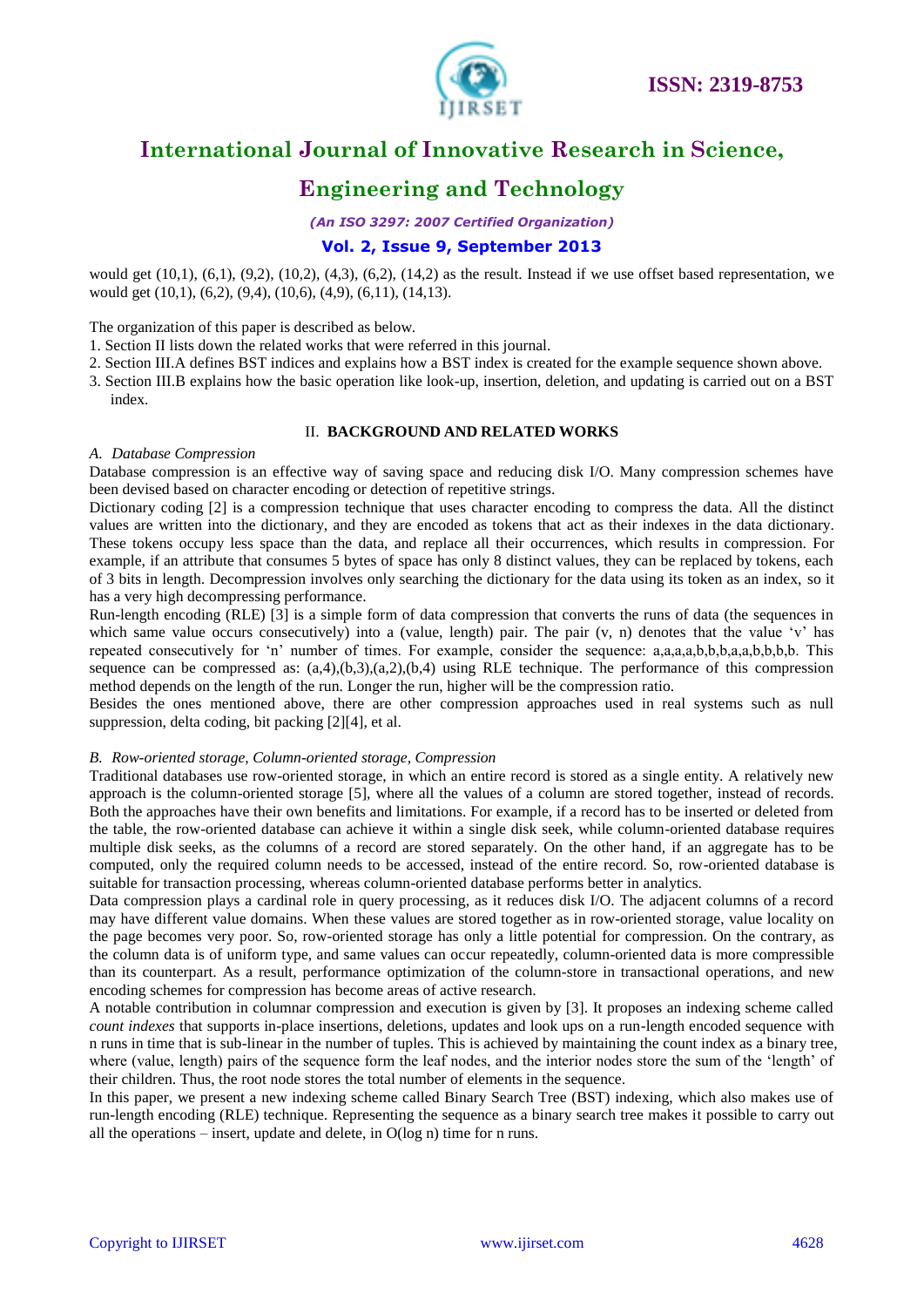

### **Engineering and Technology**

*(An ISO 3297: 2007 Certified Organization)* **Vol. 2, Issue 9, September 2013** III. **BINARY SEARCH TREE INDEX**

#### *A. Definition*

A BST index on a sequence of integers along with their database indices is defined as a binary search tree structure which contains the integers in its nodes. The database indices are maintained as linked lists for each node of the main tree. The sample BST index structure for the sequence of integers mentioned in the introductory section is shown below.



Fig. 1 BST Index structure for thegiven sequence of integers

The content of a single node in the BST is as follows.

- 1. Attribute value (value)
- 2. Pointer to right child (right\_child)
- 3. Pointer to left child (left\_child)
- 4. Pointer to first node of linked list (first)
- 5. Pointer to last node of linked list (last)

The linked list structures for the nodes of the BST are shown below.

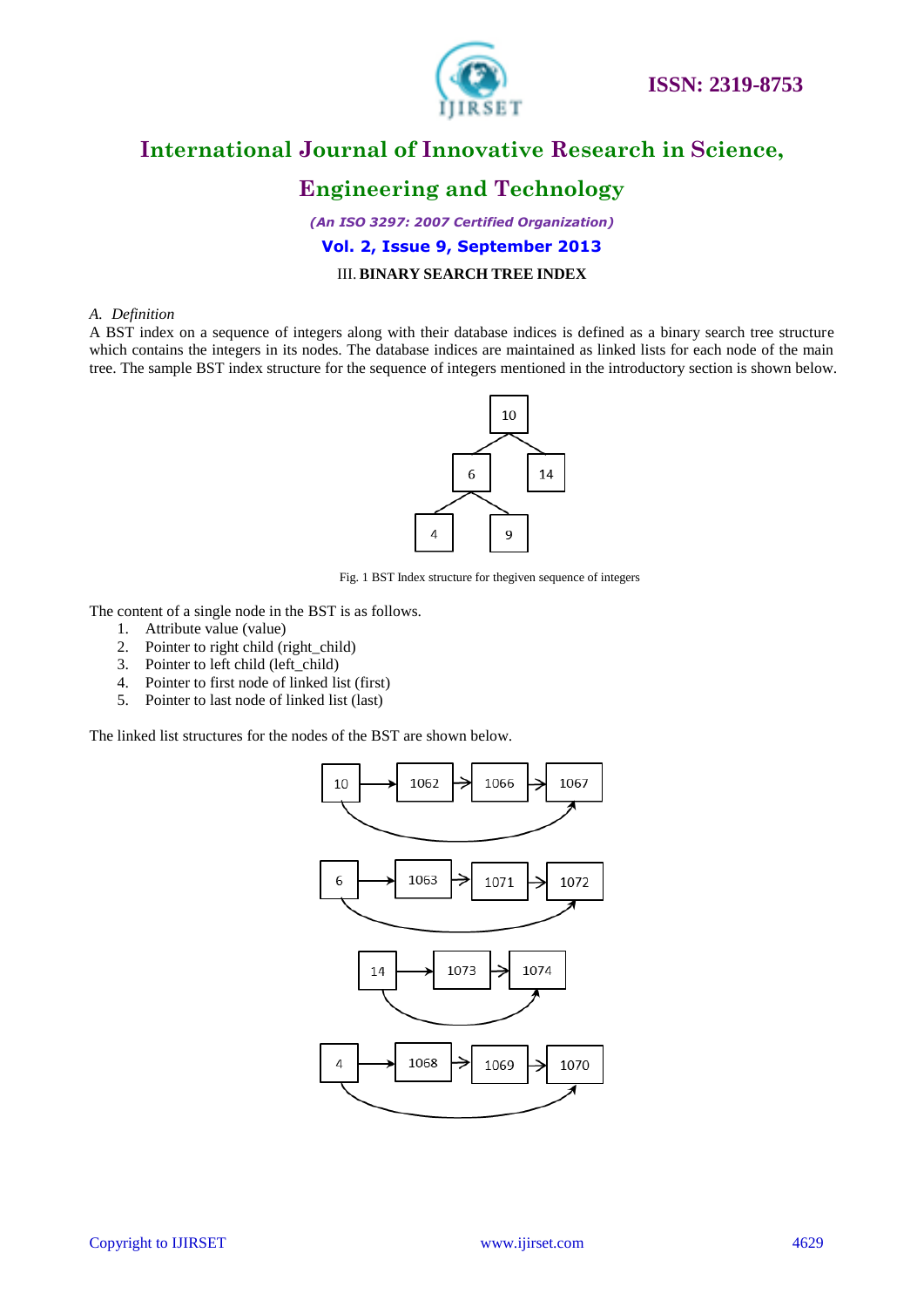

### **Engineering and Technology**

*(An ISO 3297: 2007 Certified Organization)* **Vol. 2, Issue 9, September 2013**



Fig. 2 Linked List structure for the BST nodes in fig. 1.

#### *B. Basic Operations*

#### *1) Insertion:*

The insertion to the BST index works the same way as insertion to the binary search tree. When an element is to be inserted, it is compared with the node attributes. If the element is greater than the node element, the tree is traversed right; otherwise the tree is traversed left. For e.g., insertion of the element 16 with a database index 1075 in the tree will result in the following tree structure.



Fig. 3 BST index structure with the newly added node

The linked list structure for the newly added node is as follows.



Fig. 4 Linked List structure of the newly added node.

If an element which already exists is to be inserted into the tree, no new node is created in the tree. Instead the associated linked list in extended with the database index of the new node. For e.g., if an element 10 with an index of 1076 is inserted to the BST index, the resultant structure will be as follows.



Fig. 5 Linked list of the node after its attribute is inserted at a new database location: 1076

In this case, the structure of the tree remains unchanged.

The pseudo code for insertion operation is as follows:

*Insert (root, value, db\_index)*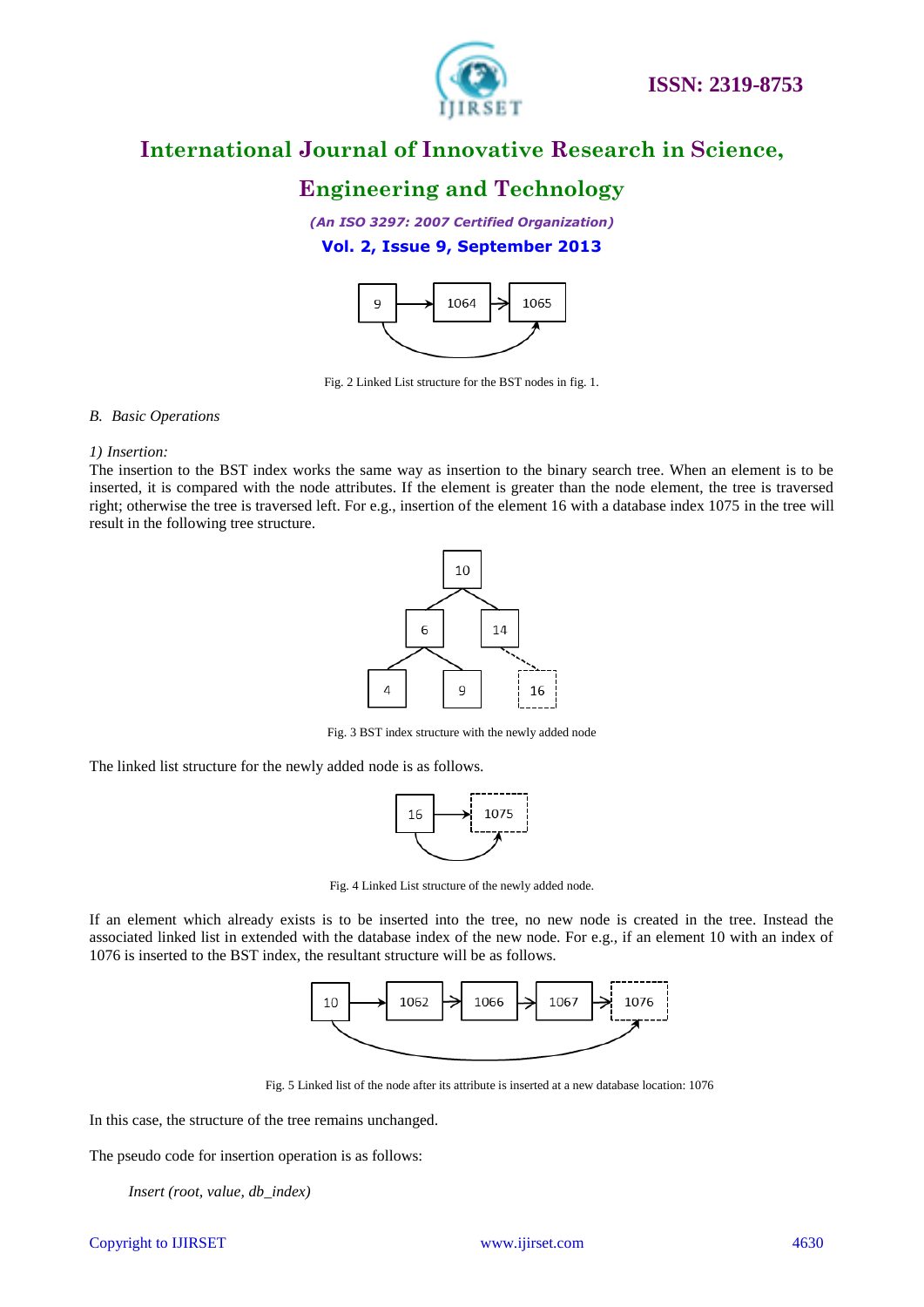



#### **Engineering and Technology**

*(An ISO 3297: 2007 Certified Organization)* **Vol. 2, Issue 9, September 2013**

*If (value > root-attribute) If (root-right\_child is Empty) root-right\_child-attribute = value root-right\_child-first-index = db\_index root-right\_child-last-index = db\_index Else Insert (root->right\_child, node) Else If (value < root-attribute) If (root-left\_child is Empty) root-left\_child-attribute = value root-left\_child-first-index = db\_index root-left\_child-last-index = db\_index Else Insert (root->left\_child, node) Else root-last-next-index = value root-last = root-last-next*

#### *2) Deletion*

The deletion of an entry from the database is achieved by removing the corresponding database index from the BST node of the entry. Deletion can take place under the following scenarios:

2.1) When the index from which the value has to be deleted is not the only index, to which the node points: Currently the BST index would look like the following.



Fig. 6 BST index structure with the linked list of one of its nodes before deletion

For e.g., if the index: 1071 of node '6' has to be deleted, the node '6' is first located in BST using BST look up algorithm. Once it is found, its linked list of indices is searched for the index: 1071. Deleting this index from the linked list implies that the value "6" no more exists in the location given by the index. After deletion, the BST will remain unchanged. The linked list of node '6' would be as follows: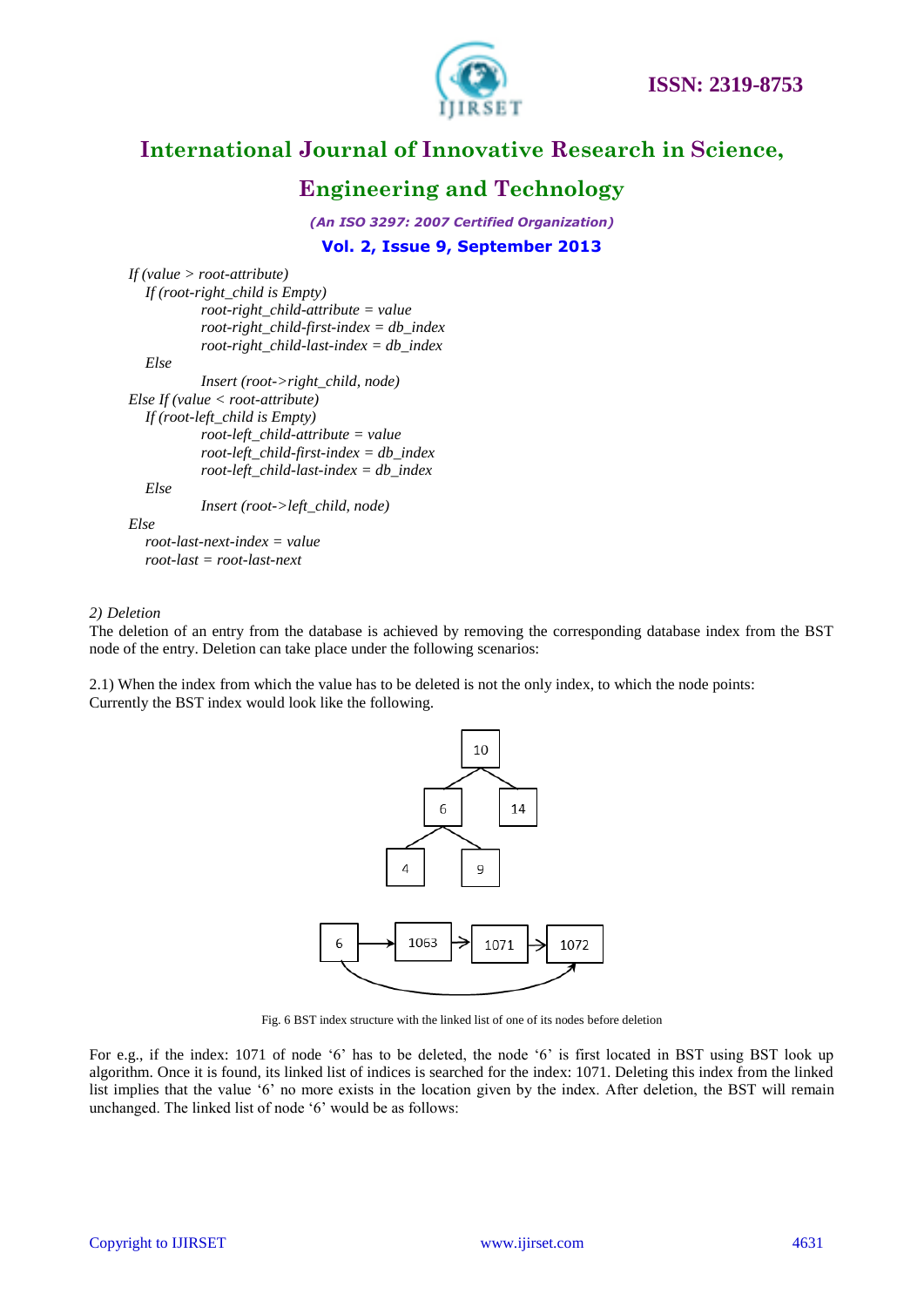

### **Engineering and Technology**

*(An ISO 3297: 2007 Certified Organization)*

**Vol. 2, Issue 9, September 2013**



Fig. 7 Linked List structure for the node after its attribute is deleted from the database location: 1071

2.2) When the index to be deleted is the only one, which the node points to:

In this case, the node also has to be deleted, along with the index. As in the above case, the node is located using BST lookup algorithm. Once found, the only entry in its linked list is deleted, before deleting the node and rearranging the BST.

For e.g. if the attribute '6' is removed from database indices 1063 and 1072, the attribute '6' no longer exists in the database. So, its corresponding node should be removed from the BST index structure. Upon deletion of the node, BST would be:



Fig. 8 BST Index structure after the node with attribute '6' is deleted as it is no more stored in the database.

The pseudo code for the deletion operation is as follows: *FindMin (node) // finds the inorder successor of the given node While (node is not NULL) min\_node = node node = node-left\_child. Endwhile Return min\_node.*

*Search (node, value) // finds a node in the Binary Search Tree If (node is NULL) Return NULL. Else If (value = node-attribute) Return node Else If (value > node-attribute) Return Search (node-right\_child, value) Else Return Search (node-left\_child, value) EndIf.*

*DeleteBST (value, node) // deletes a node in the binary search tree if its linked list no longer holds any entries*

*If (value < node-attribute) node-left\_child = DeleteBST (value, node-left\_child) Else If (value > node-attribute) node-right\_child = DeleteBST (value, node-right\_child)*

#### Copyright to IJIRSET [www.ijirset.com](http://www.ijirset.com/) 4632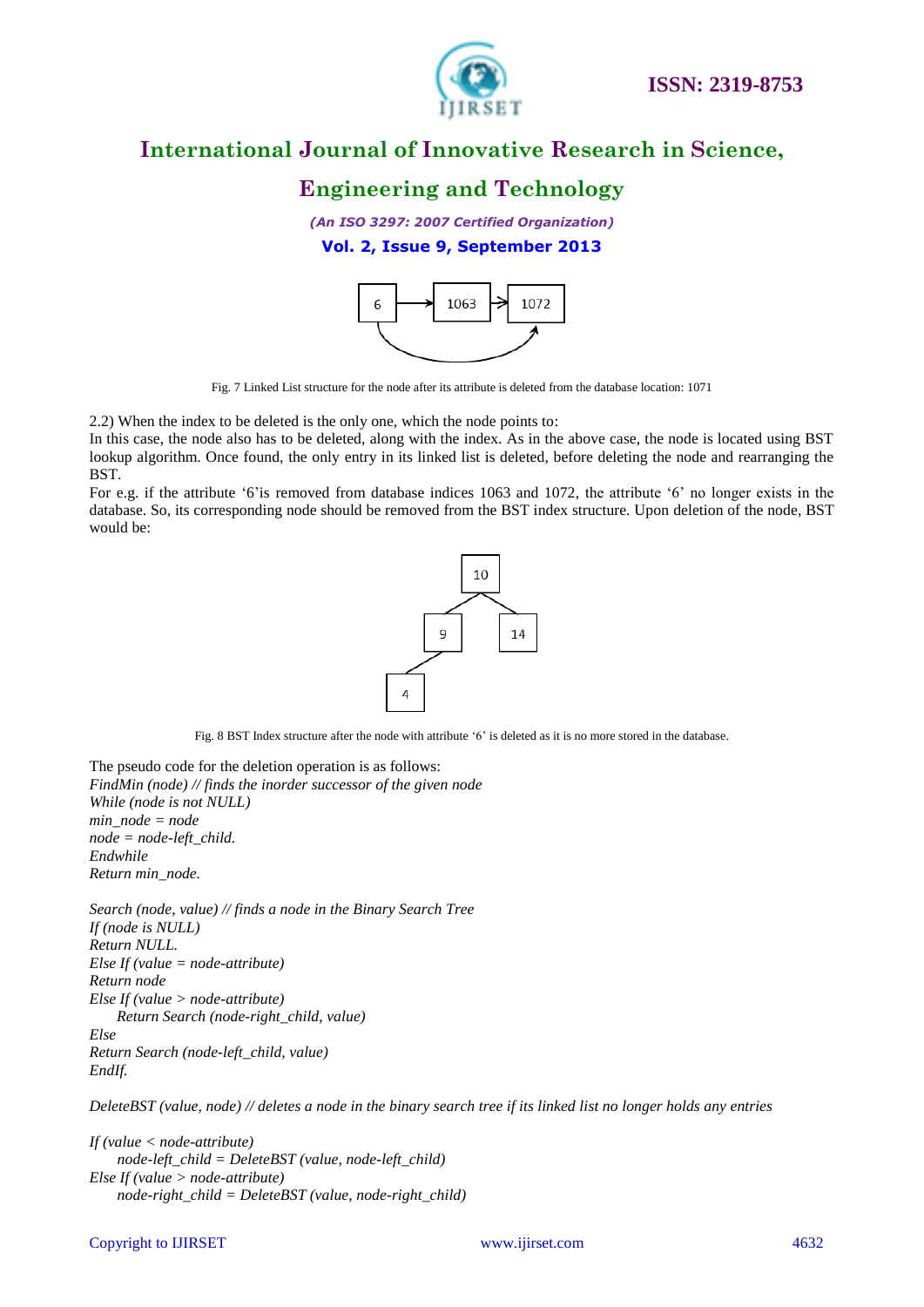

### **Engineering and Technology**

*(An ISO 3297: 2007 Certified Organization)* **Vol. 2, Issue 9, September 2013**

*Else*

```
If (node has both left_child and right_child)
         successor = findmin(node-right_child)
          node-attribute = successor-attribute
node-right_child = DeleteBST(node-attribute,node-right_child)
node-first= successor-head
         node-last = successor-last
   Else
         If (node-left_child is NULL)
         node = node-right_child
        Else
                 node = node-left_child
        End If 
   End If 
End If
Return node.
Delete (root, value, db_index) // Main delete method thatinitiates the deletion operation 
node = search (root, value)
If (node is not NULL)
         linked_list_ptr= node-first
         While (linked_list_ptr is not NULL)
                  If (linked_list_ptr-value = db_index)
                           temp = linked_list_ptr-next
                  linked_list_ptr-value = temp-value
                  linked_list_ptr-next = temp-next
                  Exit While
                  End If 
                  linked_list_ptr = linked_list_ptr-next
         End While
End If
If (linked_list_ptr is NULL)
         DeleteBST(node_attribute, node)
```
*End If*

*3)Updating*

When a database entry is updated to a new value, corresponding changes have to be made in the BST index. There are two types of changes that could result due to a database update.

3.1) When the new value of the field already exists in the BST index as part of another node.

In this case, a node is deleted from the linked list associated with the old value and a node is inserted to the linked list associated with the new value. For e.g., if the attribute value 10 at database index 1066 is updated to 6, the resultant linked list structures are as follows.

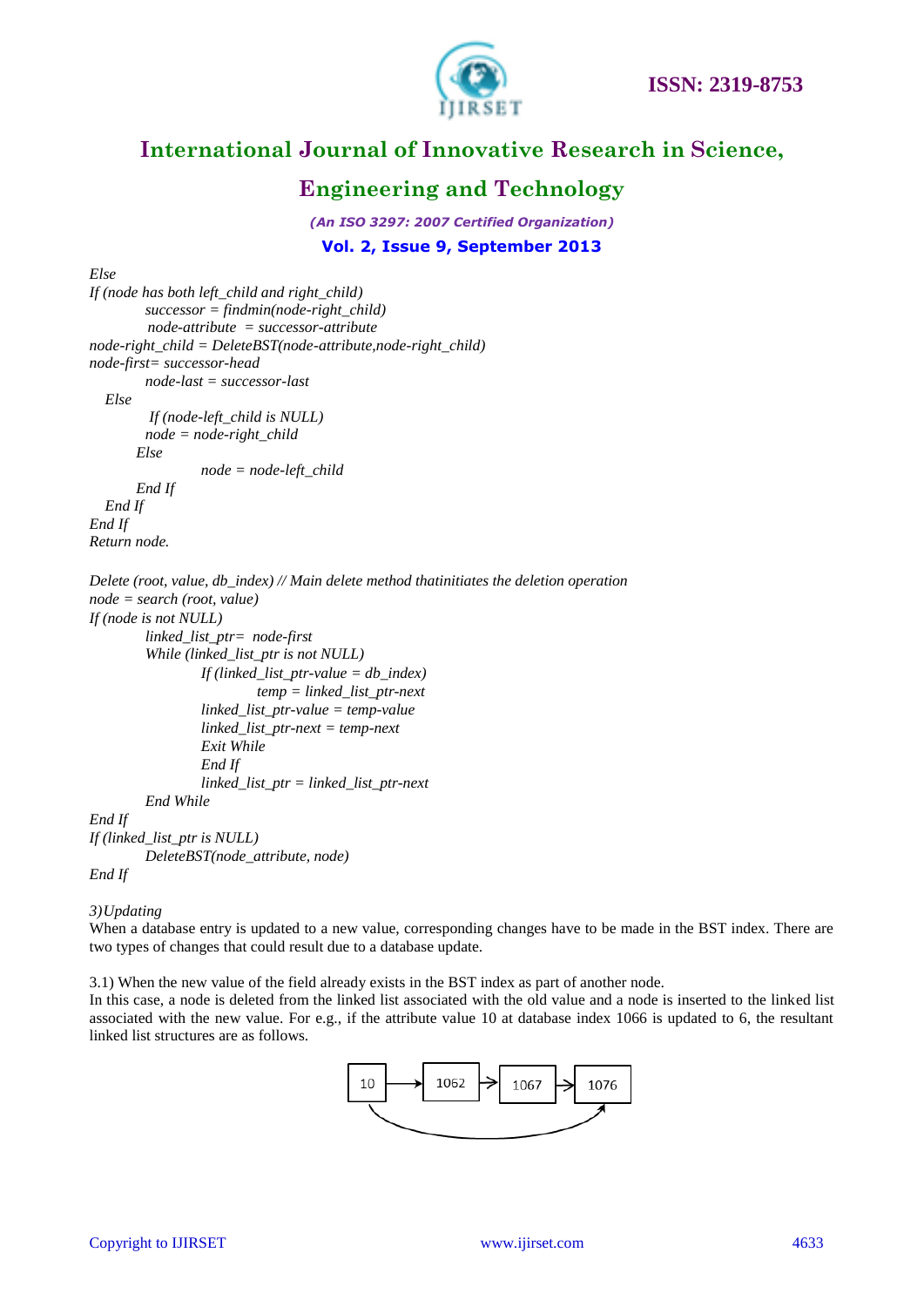

### **Engineering and Technology**

*(An ISO 3297: 2007 Certified Organization)*

#### **Vol. 2, Issue 9, September 2013**



Fig. 9 The linked list structures of the two nodes after updation

3.2) When the new value of the field does not exist in the tree structure.

A new BST index node is created with the updated value and linked list of the old value is adjusted appropriately. This is illustrated with the following tree structure obtained as a result of changing the attribute value 4 at index 1068 to 7. The new BST index structure is as follows.



Fig. 10 The BST index with the newly inserted node, along with the linked list of the two nodes involved in the updation operation

#### IV.**CONCLUSION**

Column-store has an immense potential for compression due to the similarity of adjacent records. In this paper, we have proposed that a significant level of compression can be achieved without losing out on the performance of the basic operations - insertion, updation and deletion, using a combination of run-length encoding technique and BST indexing representation. Run-length encoding gives a good level of compression, whereas BST indexing performs **O (**log n) insertion, deletion and look-up operations, for a sequence of n runs. Hence we see this as an important work towards understanding the real potential of column-oriented database.

.